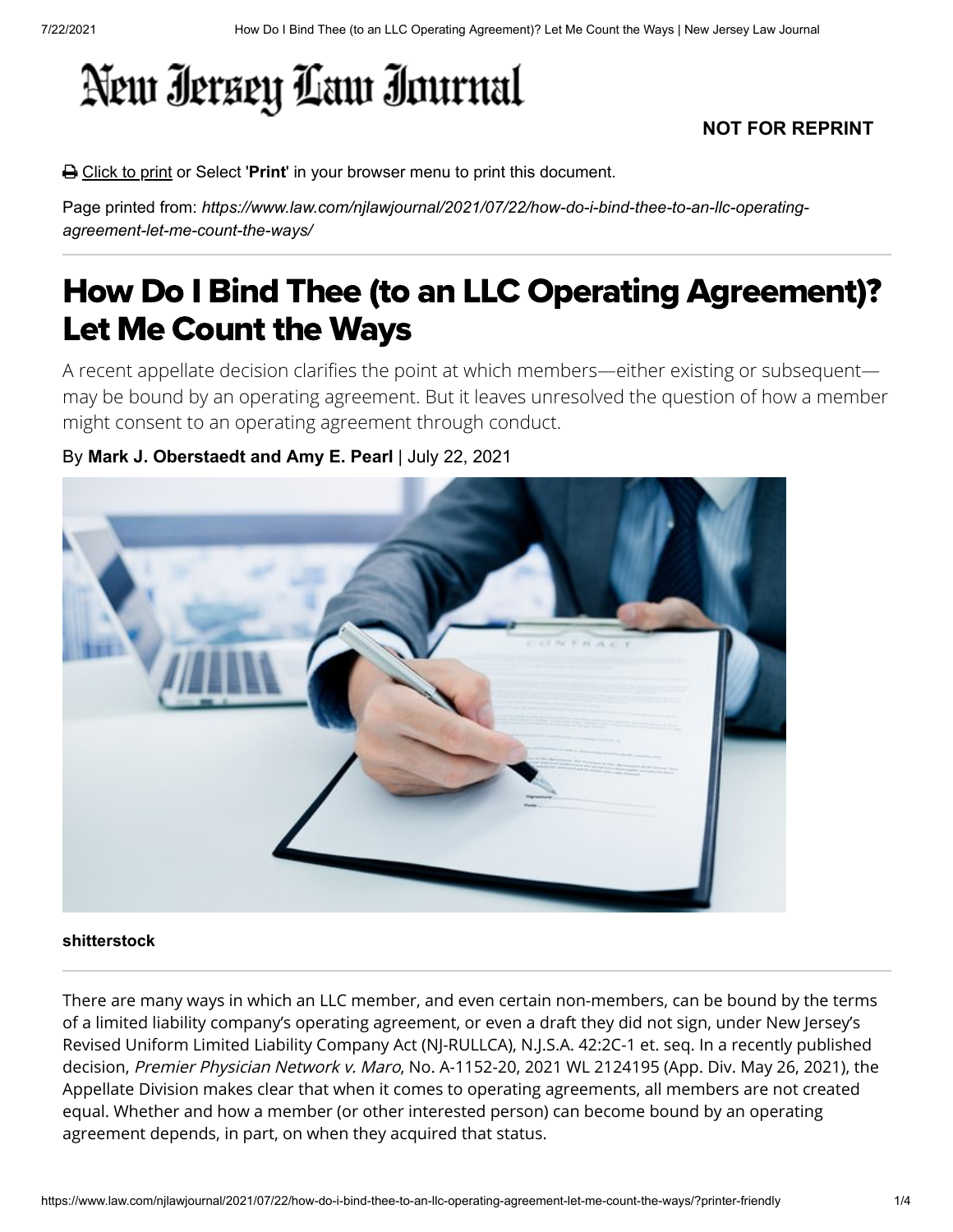### The 'Maro' Decision

In Maro, six physicians, who were already colleagues in an existing medical practice, agreed to form a new entity that they hoped would allow them to earn higher profits with a number of other doctors. In August 2014, the doctors formed a new LLC by filing a certificate of formation with the New Jersey Division of Revenue, and all of them signed a letter of intent which purported to set forth the principal terms of their agreement to participate in that LLC. The letter of intent provided that, after at least four doctors signed it, the signors and organizers would initiate negotiation and preparation of an operating agreement, and they would use good faith efforts to have that operating agreement executed by Dec. 31, 2014. If the operating agreement was not finalized by that date, any of the physicians could elect not to continue.

The Dec. 31 deadline expired without a finalized operating agreement, but none of the members withdrew. Instead, the members continued to exchange drafts of the operating agreement and, eventually, many of the doctors signed a supposedly final version. An exhibit to the operating agreement that purported to list all members of the LLC did not include the two defendants. Despite not signing, the defendants continued to participate as members of the LLC from 2014 until January 2016 by, among other things, submitting billings to the entity, depositing cash, using services, having the LLC pay their office rent and malpractice insurance, executing personal guarantees for company debt, and receiving distributions and K-1s from the LLC. In other words, they fully participated as members, but had not signed the operating agreement.

In late January 2016, however, the two defendants stopped using the LLC and returned to practicing on their own. The remaining members sued them and, among other things, alleged the defendants were bound by the operating agreement and owed their respective portions of the entity's debt. On summary judgment, the trial court sided with the remaining members and held that the defendants were bound by the draft operating agreement that was "drafted and circulated in or about January 2015" even though they had not executed it. In doing so, the trial court relied on N.J.S.A. 42:2C-12(b), which provides "[a] person that becomes a member of a limited liability company is deemed to assent to the operating agreement."

The Appellate Division reversed, finding that NJ-RULLCA's definition of "operating agreement" in N.J.S.A. 42:2C-2 required that all existing members of the LLC must agree to the operating agreement's terms. The court explained that "[i]f all existing members do not agree to the draft agreement when it is proposed, then the draft operating agreement remains just that—a draft agreement; it never becomes the operating agreement of the LLC." The panel found that the provision upon which the trial court based its ruling, N.J.S.A. 42:2C-12(b), only applied to future members, not the original members of the LLC.

Since the statute does not define how a member can demonstrate assent to the terms of the operating agreement, and because it allows for oral operating agreements, signatures are not required. Instead, members can demonstrate their consent in writing, verbally, or by their actions. Because the Appellate Division found that there was a material dispute as to whether the actions of the non-signors demonstrated consent to the operating agreement, the panel remanded the case back to the trial court.

### LLC Members

The *Maro* decision drew a line in the sand between existing members and future members in determining whether a given member is bound by the company's operating agreement, and relied on NJ-RULLCA's statutory language to tease out that distinction.

#### **•** Existing Members

As interpreted by the Appellate Division, NJ-RULLCA requires all existing members of an LLC to demonstrate their acceptance of the terms of a draft operating agreement before it becomes "the" operating agreement. This is hardly surprising since NJ-RULLCA defines an operating agreement, in relevant part, as "the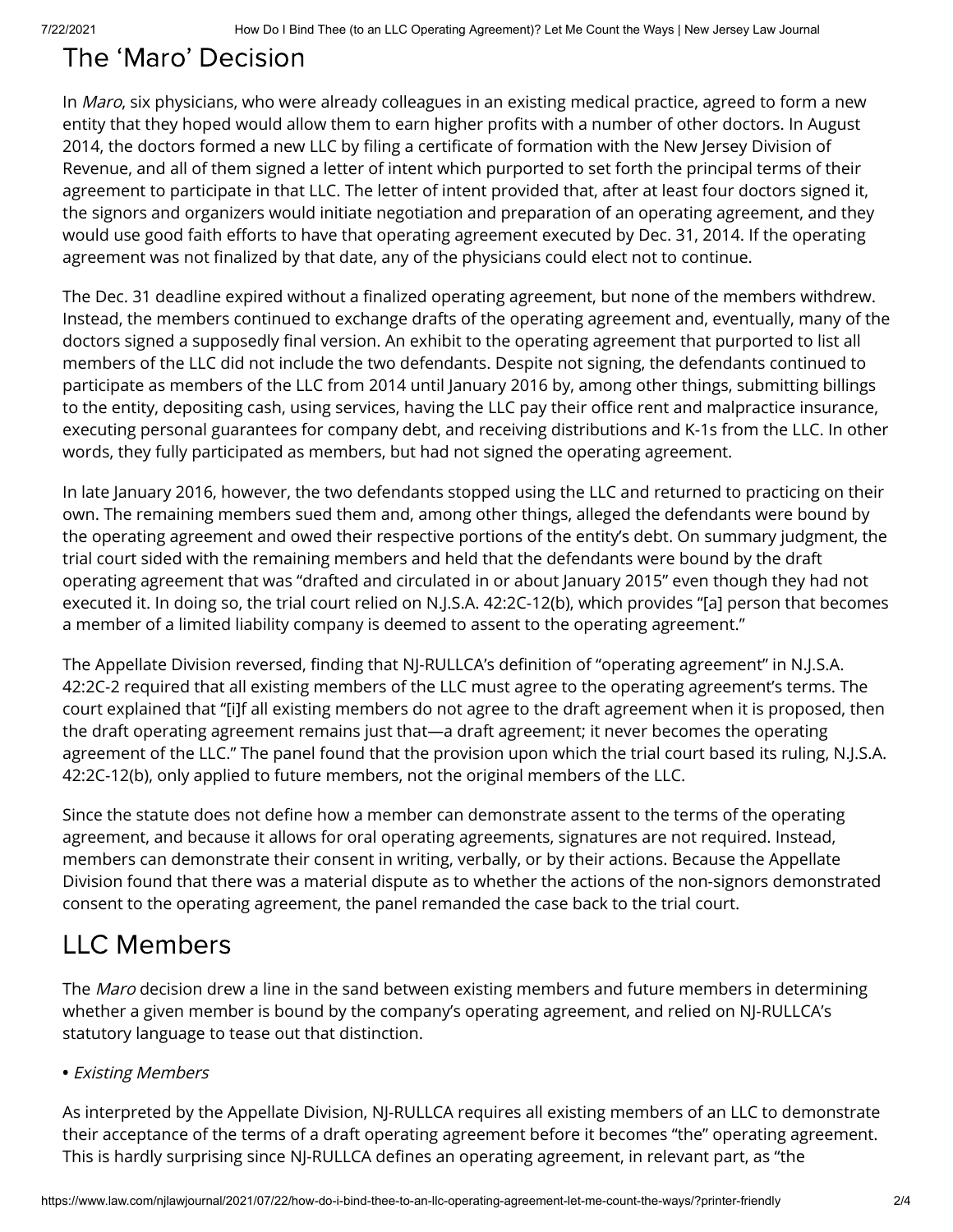7/22/2021 How Do I Bind Thee (to an LLC Operating Agreement)? Let Me Count the Ways | New Jersey Law Journal

agreement … of all the members of a limited liability company." N.J.S.A. 42:2C-2. In other words, there is no operating agreement unless and until all members agree to its terms.

But, as the Maro court points out, parties can assent to the terms of a contract in writing, verbally, or through their conduct. The easy case is written assent. Typically, the existing member(s) of an LLC execute an operating agreement at or near the formation of the entity, which leaves no doubt as to their consent. Verbal assent, if uncontested, is easy to establish too. While Maro recognized members can consent to a draft operating agreement through their conduct, it left unanswered what conduct would be sufficient to constitute that consent when the member has not otherwise assented. Potentially probative of an intent to be bound might be carrying oneself as a member of the LLC by accepting distributions, exercising voting rights, or executing personal guarantees on behalf of the company.

Notably, the original members of the LLC do not need to wait until after the entity is formed to agree to the terms of the operating agreement. The statute specifically allows the members to enter into an agreement before they form the entity "providing that upon formation of the company the agreement will become the operating agreement." N.J.S.A. 42:2C-12(c).

### **•** Subsequent Members

Although the initial members of the LLC must affirmatively agree to the terms of the operating agreement in one form or another, that is not the case for members who join the LLC after the existing member(s) have adopted the operating agreement. Under NJ-RULLCA "[a] person that becomes a member of a limited liability company is deemed to assent to the operating agreement." N.J.S.A. 42:2C-12(b). Interpreting that statutory language, the *Maro* court recognized that after the initial members consent to the operating agreement, "any subsequent members are bound by the already-existing operating agreement."

#### **•** Non-Members

Even non-members may be bound by the terms of the LLC's operating agreement if the circumstances warrant. NJ-RULLCA provides the "limited liability company is bound by and may enforce the operating agreement, whether or not the company has itself manifested assent to the operating agreement." N.J.S.A. 42:2C-12(a). The statute also allows operating agreements to govern the rights and obligations of managers, who may or may not be members of the LLC. N.J.S.A. 42:2C-11(a)(2).

These provisions are consistent with traditional common law principles regarding third-party beneficiaries, who can be bound by contractual provisions they did not sign or otherwise accept. See, e.g., Jansen v. Salomon Smith Barney, 342 N.J. Super. 254, 260-61 (App. Div. 2001) (non-signatories bound to an arbitration clause because they were the intended successors to the decedent's interest under his retirement account); Allgor v. Travelers Insurance Co., 280 N.J. Super. 254, 261-62 (App. Div. 1995) ("A third-party beneficiary may accept the benefits of the contract, but is also bound by any burdens or restrictions created by it.").

### Conclusion

Maro clarifies the point at which members—either existing or subsequent—may be bound by an operating agreement. At the same time, it leaves unresolved the question of how a member might consent to an operating agreement through conduct. Following Maro, it may now be easier at the summary judgment stage to bind later-added members or non-members to the operating agreement, even where they clearly did not consent, than it would be to bind original members whose actions were consistent with consent. While that may seem anomalous, it is consistent with NJ-RULLCA's statutory language and long-held common law principles.